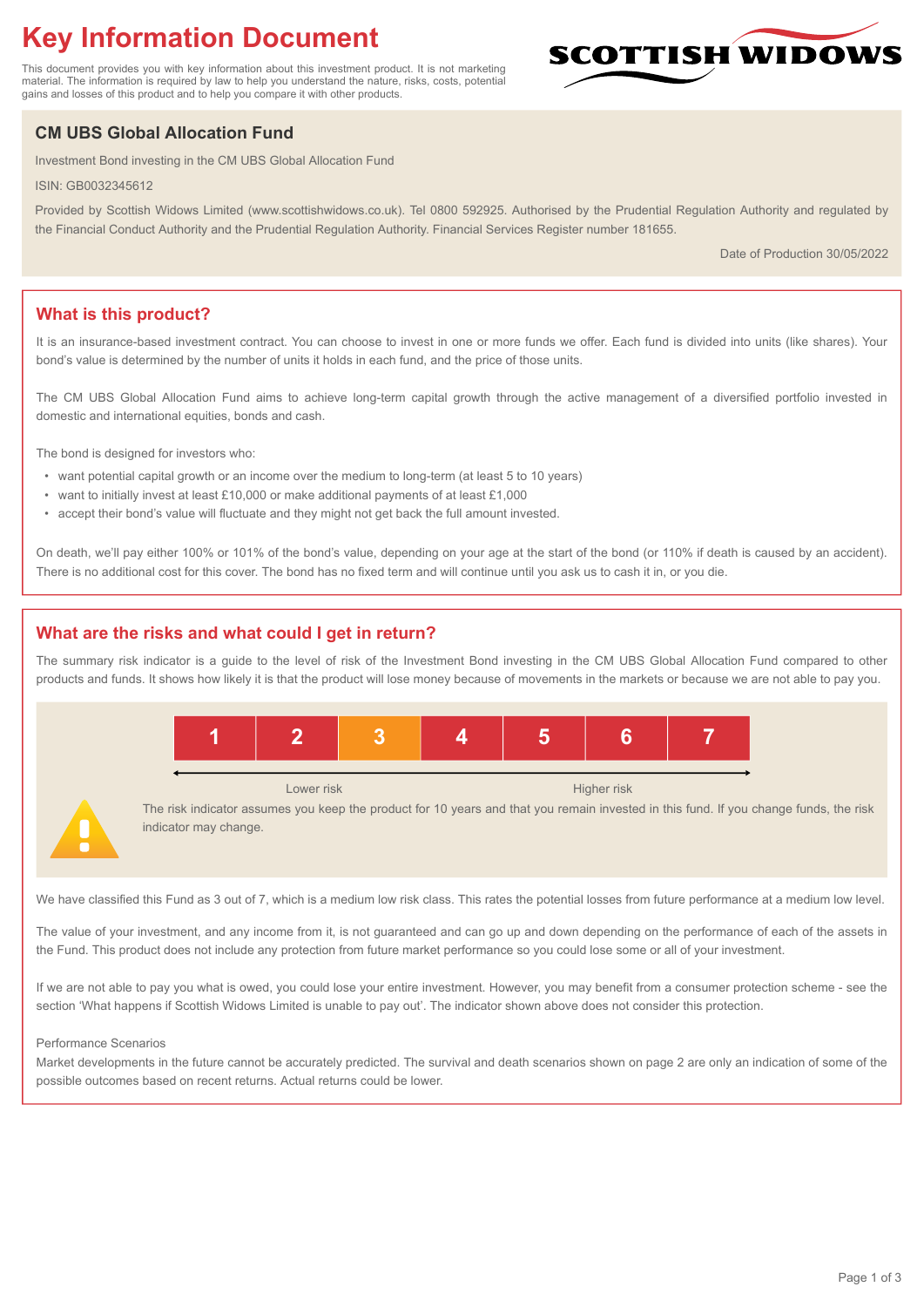

#### **What are the risks and what could I get in return? (continued)**

This table shows the money you could get back over the next 10 years, under different scenarios, assuming that you invest £10,000. The figures below assume no withdrawals are taken and do not allow for any Large Fund Bonus which may apply. The scenarios shown illustrate how your investment could perform. You can compare them with the scenarios of other products. The scenarios presented are an estimate of future performance based on evidence from the past on how the value of this investment varies, and are not an exact indicator. What you get will vary depending on how the market performs and how long you keep the investment. The stress scenario shows what you might get back in extreme market circumstances, and it does not take into account the situation where we are not able to pay you. The death scenario assumes investments perform in line with the moderate scenario.

The figures shown include all the costs of the product itself, but may not include all the costs that you pay to your adviser. The figures do not take into account your personal tax situation, which may also affect how much you get back. Before deciding to invest, you should read the Additional Information Document for more information on the risks and what you might get back. See page 2 for information on how the performance scenarios are calculated.

| <b>Investment £10,000</b> |                                                    |          |                                             |          |  |  |  |
|---------------------------|----------------------------------------------------|----------|---------------------------------------------|----------|--|--|--|
|                           |                                                    | 5 years  | 10 years<br>(Recommended<br>holding period) |          |  |  |  |
| <b>Survival Scenarios</b> |                                                    |          |                                             |          |  |  |  |
| Stress scenario           | What you might get back after costs                | £5,134   | £6.433                                      | £5,279   |  |  |  |
|                           | $-48.66%$<br>Average return each year              |          | $-8.44%$                                    | $-6.19%$ |  |  |  |
| Unfavourable scenario     | What you might get back after costs<br>£9,076      |          | £8.500                                      | £8,378   |  |  |  |
|                           | Average return each year                           | $-9.24%$ | $-3.20%$                                    | $-1.75%$ |  |  |  |
| Moderate scenario         | What you might get back after costs                | £10,131  | £10,857                                     | £11,839  |  |  |  |
|                           | Average return each year                           | 1.31%    | 1.66%                                       | 1.70%    |  |  |  |
| Favourable scenario       | What you might get back after costs                | £11,282  | £13,836                                     | £16,689  |  |  |  |
|                           | 12.82%<br>Average return each year                 |          | 6.71%                                       | 5.26%    |  |  |  |
| <b>Death scenarios</b>    |                                                    |          |                                             |          |  |  |  |
| Insured event             | What your beneficiaries might get back after costs | £10,232  | £10,966                                     | £11,957  |  |  |  |

#### **What happens if Scottish Widows is unable to pay out?**

Your Plan is fully covered by the Financial Services Compensation Scheme. More information about compensation arrangements is available from the Financial Services Compensation Scheme, who can be contacted on 0800 678 1100 or 0207 741 4100 or via their website at www.fscs.org.uk

#### **What are the costs?**

The Reduction in Yield (RIY) shows what impact the total costs you pay will have on the investment return you might get. The total costs take into account one-off, ongoing and incidental costs. The amounts shown here are the cumulative costs of the product itself, for three different holding periods. The monetary figures shown assume you invest £10,000 and investments perform in line with the moderate scenario. The figures are estimates and may change in the future. The person selling you or advising you about this product may charge you other costs. If so, this person will provide you with information about these costs, and show you the impact that all costs will have on your investment over time.

| Investment £10,000              |                             |                              |                            |  |  |  |
|---------------------------------|-----------------------------|------------------------------|----------------------------|--|--|--|
| <b>Scenarios</b>                | If you cash in after 1 year | If you cash in after 5 years | If you cash in at 10 years |  |  |  |
| Total costs                     | £206                        | £830                         | £1,618                     |  |  |  |
| Impact on return (RIY) per year | 2.05%                       | 1.64%                        | 1.59%                      |  |  |  |